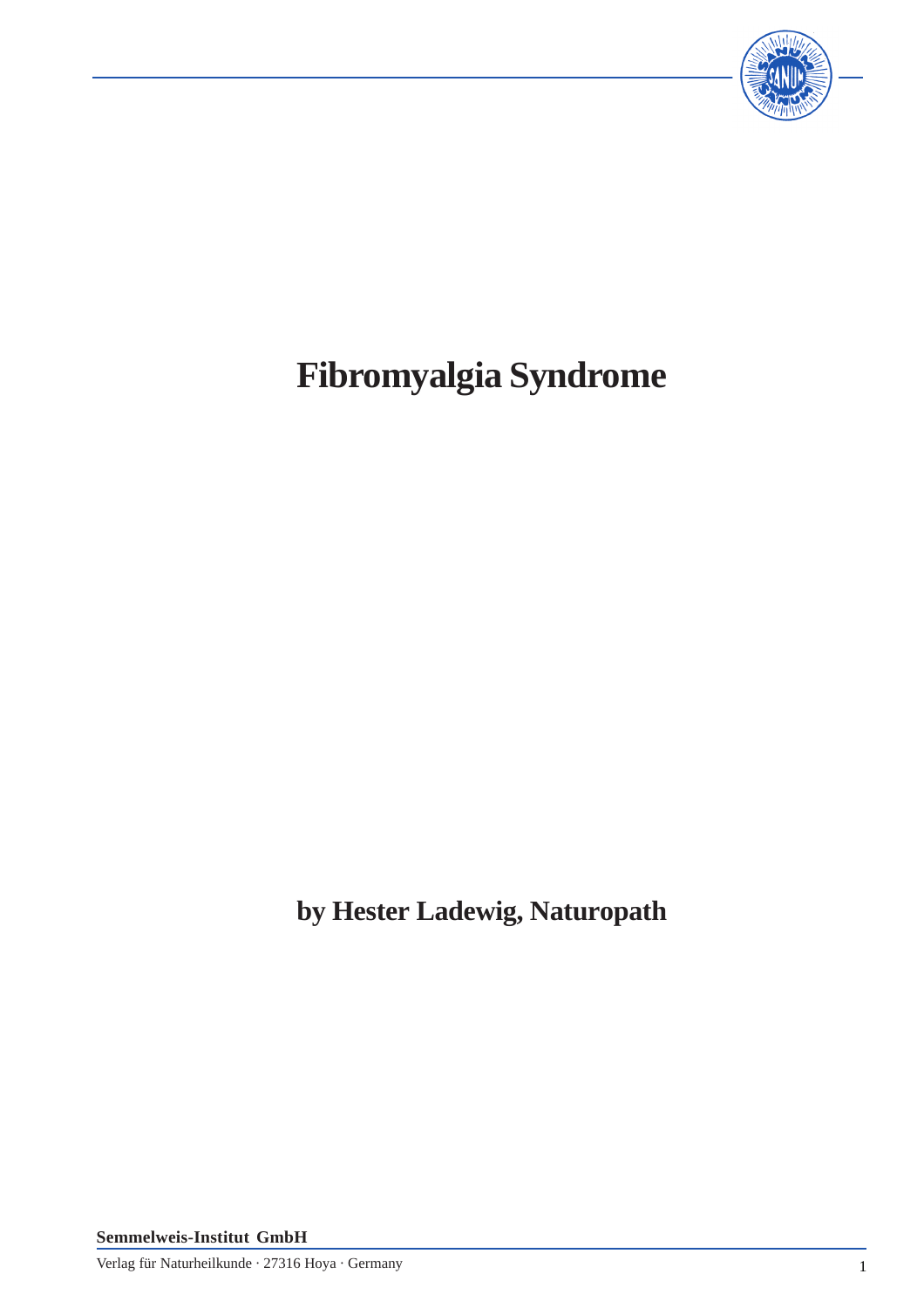

#### **Rebecca's story**

Rebecca was an average 14 year old teenager, active in school, doing lots of sports and enjoying life with her friends. She developed some pain in her feet, which was checked out by a doctor when it did not go away after a few months. Without much of an explanation about the reason for the pain, she went home again living with the pain. In the same way, however, in time came pain in her back, knees, shoulders, hips and sometimes wrists and elbows. The pain started causing fatigue and worsened problems with sleeping, which she had had for a long time anyway. By the time she was around 17, she started having it checked out by doctors again. She went from doctor to doctor and specialist to specialist with most of the appointments ending with a referral to yet another specialist and a prescription of anti-inflammatory and pain medication, which did not relieve the pain and only caused more fatigue. Finally, one last specialist added the label "fibromyalgia syndrome", stating that it will most probably never get better, but that it is not dangerous. She could have antidepressants, sleeping medication, pain killers and antiinflammatories to manage the pain for the rest of her life. She chose not to take them, because they did not take the pain away and did not add to her quality of life.

# **What is Fibromyalgia Syndrome?**

Fibromyalgia syndrome (FMS) has been defined by some specialists as a specific, chronic, non-degenerative, non-progressive, noninflammatory, truly systemic pain condition.

The diagnosis itself is often based on 18 defined trigger points, of which at least 11 have to be sensitive. Further, systemic flu-like symptoms, pain sensitivity, sleep disturbances and its resulting fatigue are also used as diagnostic guidelines. A significant requirement for the diagnosis are laboratory tests ruling out other conditions with similar symptoms, such as rheumatoid arthritis.

Lab tests of people with fibromyalgia frequently show no findings.

Considering the diagnostic criteria and symptoms of fibromyalgia, it is not surprising that there is a lot of controversy around the diagnosis. Is it a disease or not? Does a patient suffering from these symptoms have fibromyalgia or not? If someone goes to their doctor saying ,,I have pain everywhere, sleep badly, and have a bunch of other problems from concentration to digestion disturbances" and their doctor does some tests and comes up with the diagnosis "fibromyalgia syndrome", what is the significance of the diagnosis and how does it benefit that person? Yes, it does help to know it is not life threatening and not in one`s imagination - it is real. But consider what the doctor is saying by this diagnosis: "You are in pain, you have sleep disturbances and a bunch of other symptoms, but no one knows why." In my opinion, the pain syndrome with everything that goes with it is a very real situation surfacing as a result of various imbalances in the body. Whether it is called "fibromyalgia" or not is mere formality.

, It is more important to know what

sort of a person has a disease than what sort of a disease a person has." - Hippocrates

## **Understanding chronic pain**

Pain is a sensation, which makes it very difficult to accurately define or evaluate. There are many different theories about the mechanisms behind chronic pain. One theory is related to the pain pathways in the spinal column.

The pathway is supposed to be active when pain has a true cause and is functional in order to protect the affected part of the body until it is healed. For example, if you bump your toe hard, a signal will be sent via the pain pathway resulting in you perceiving a significant amount of pain and being protective of your toe.

In chronic pain, however, very light stimuli may activate the pain pathway and cause strong pain with no apparent reason. These pain pathways need to be deactivated again in order for the pain to dissipate. Thus, in particular for chronic pain patients, the pain is very real and very debilitating. It is not imagined pain.

Another theory attempting to explain chronic pain is that of trigger points. As part of a neuromuscular response to trauma, the muscles around a traumatized area tighten in order to protect that area. Contracting muscle tissue is active and needs more oxygen and nutrition than relaxed muscles. It also produces more toxic metabolic waste. If the area stays in this state of contraction, it becomes an oxygen deprived and toxin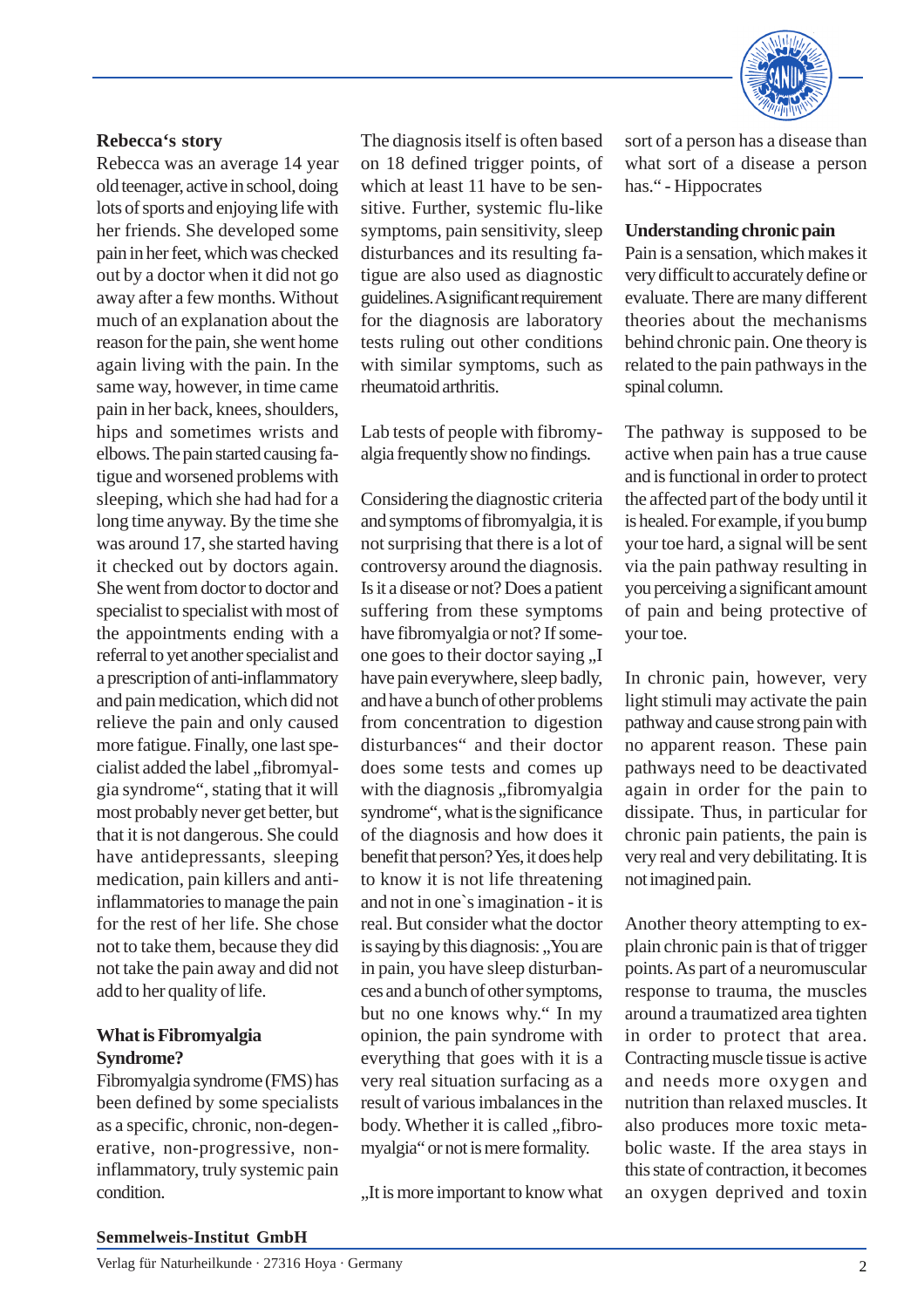

loaded area and can be a significant source of chronic pain. People with FMS usually have a high number of trigger points all over their bodies.

Therefore, everything that influences the development of trigger points and the reactiveness of pain pathways will influence chronic pain.

The following factors can influence chronic pain:

- Musculoskeletal asymmetry
- Immobility and hypermobility
- **Toxicity** 
	- inadequate detoxification
	- high exposure to toxins (including smoking, medication, food additives, etc.)
- Chronic infections
- Impaired blood sugar regulation / metabolic syndrome
- Disturbances in the stress-axis (hypothalamo-pituitary-adrenal axis)
- Circadian rhythms
- Gastrointestinal dysbiosis and inflammations
- Deficiency in antioxidants / high levels of oxidative stress
- Acidity, lack of water, mineral deficiency.
- Eicosanoid imbalance / prostaglandin imbalance (fatty acids)
- Imbalances of the vegetative nervous system (sympathetic / parasympathetic nervous system)
- Neurotransmitter imbalance

This means that treatment of chronic pain is very complex. Many people with chronic pain have the feeling they have tried everything and nothing worked! Because there

are so many factors influencing chronic pain, it is important to try balance as many of them as possible at the same time. This mostly takes a lot of creativity and patience by the practitioner. It is vital to see it as a 6-24 month plan, depending on severity of the situation and complicating factors (operations, medication, other existing conditions). Always aim to help a person achieve what is attainable for them, and not to give up, because it might seem that they cannot become 100% pain free.

Let your patients write down exactly how they feel from head to toe at the beginning of the treatment (including pain and all other symptoms bothering them from sinusitis to irritable bowel syndrome). Put that information away and have a look at it 3 months later. Repeat this process every 3-6 months. This helps to recognise even small improvements which otherwise often pass unnoticed because of the constant pain.

#### **Approaches to treatment**

1. Strengthening and stretching exercises

It is important to start slowly, to increase gradually and to remember to breath. Relaxation mostly needs to be learned!

Patients who hardly dare to move because of the pain need the help of a physical therapist.

#### 2. Manual Therapy

Various methods can be helpful, such as especially Myoreflex Therapy and Osteopathy. It is, however, important to find an experienced therapist - someone

who understands that you do not conquer chronic pain by causing a lot more pain. Of course, there can be some pain involved in many of these therapy sessions, but it should be absolutely bearable and must not cause high levels of pain for the days following the therapy. Therapies need to be gentle with sufficient recovery time in between. Acupuncture can be very valuable in addition to manual therapies.

3. Compensate nutritional deficiencies and micronutrient imbalances

Nutritional deficiencies are very common in people with FMS. Deficiencies can be assessed by using the present symptoms as guidelines, or by various other methods such as darkfield microscopy, hair mineral analysis stool sample testing and laboratory blood testing. Most people with FMS have significant deficiencies in antioxidants (test, thiole" in blood) and also omega 3 fatty acids. Both the antioxidants and fatty acids have a major influence on pain and inflammation!

Other common deficiencies include magnesium, zinc, vitamin C, vitamin E, coenzyme Q10, L-carnitine, chromium, B-vitamins, folic acid, vitamin B12, vitamin D, L-glutamine and iron.

#### 4. Relieve toxic strains

Toxic metals harm the organism in many ways. In particular, they can irritate nerves, deplete the body of antioxidants, interfere with the physiological, gastrointestinal flora. Gastrointestinal dysbiosis and mycosis accompany metal toxicity and complicate the body's detoxification attempts. This can be treated

#### **Semmelweis-Institut GmbH**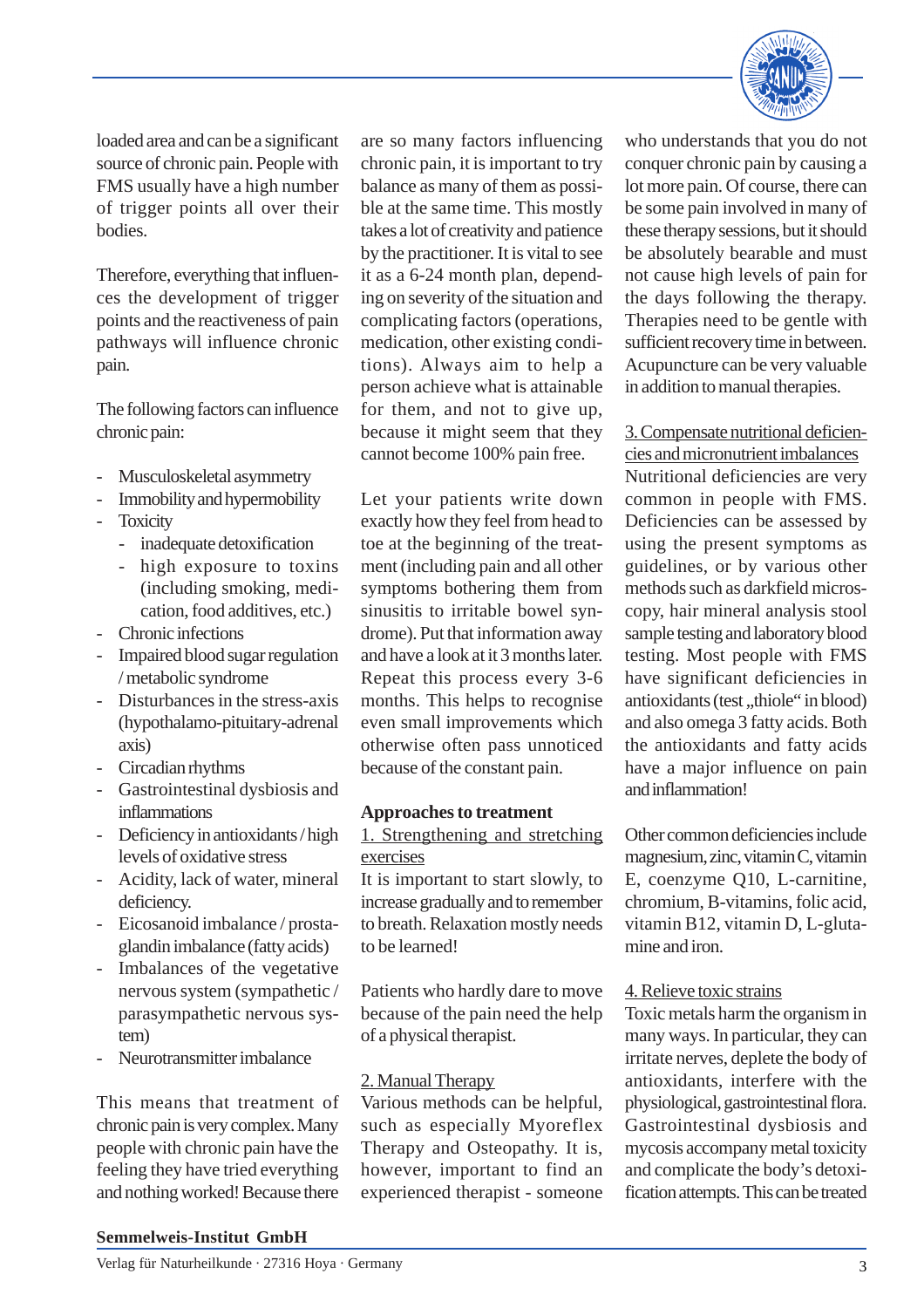

very effectively by a combination of good nutrition and very effective SANUM remedies (e.g. FORTA-KEHL, ALBICANSAN, PEF-RAKEHL, EXMYKEHL, SA-NUKEHL Cand).

Further, toxic metals can support the hyperreactivity of the pain pathways and block regulation of various pain perception systems in the body. One very significant source of mercury and other metals is amalgam tooth fillings. These need to be removed by experienced holistic dentists applying proper safety precautions, replaced with more tolerable substances and excreted.

There are many other possible toxic metals, which we are exposed to daily, and the sources can be anything from second hand smoke to baking powder, and from antiperspirant deodorant to printer toner.

In the case of toxic strains, therapies for optimising detoxification as well as measures to avoid or reduce further exposure as much as possible are required.

## Toxic strains: general recommendations

The diet should be rich in nutrients and low in toxins, further colourful and manifold, e.g. many steamed vegetables.

#### **Therapy scheme for intestinal cleansing**

Application forms and treatment intervals may be varied if needed

**1. Milieu regulation** throughout the entire course of treatment ALKALA N, twice daily 1 measuring spoonful dissolved in warm water SANUVIS, 60 drops in the mornings CITROKEHL **or** FORMASAN, 5-10 drops in the evenings

Clarify: disruptive fields, heavy metals, stress, etc. Regulation of mineral balance, diet according to Dr. Werthmann

**2. Specific regulation** start at the same time as step 1 for 10-14 days FORTAKEHL 5X, 2-8 drops in the mornings

NOTAKEHL 5X, PEFRAKEHL 5X **or** ALBICANSAN 5X, 2-8 drops in the evenings depending on the symptoms; start with low dose, then move to step 3

**3. General regulation** over a longer period (4-6 weeks) Monday to Friday: MUCOKEHL 5X, 2-8 drops in the mornings, NIGERSAN 5X, 2-8 drops in the evenings, start with low dose Saturday/Sunday: medication as in step 2

**4. Immunomodulation** start at the same time as step 3 (several weeks)

BOVISAN 5X, UTILIN "H" 5X, RECARCIN 6X and/or LATENSIN 6X, 0.5-1 capsule per week, **alternating weekly** depending on the symptoms

SANUKEHL preparations depending on the symptoms (e.g. Pseu, Klebs, Coli, Strep), 4 drops taken in and 4 drops rubbed in, **alternating daily**

thiol- Avoid additives and processed foods!

- Supply antioxidants, e.g. vitamin C, zinc, selenium, glutathion, L-cysteine and many others
- For determination of the level of sulphurous amino acids in the blood, a laboratory thiol test can be carried out

Thiols are organic compounds, which carry a SH group (sulphur group) and have antioxidant properties. They counteract the harmful influence of free radicals and oxidative stress. The serum thiol level allows for conclusions concerning the DNA repair capacity and the risk of malignant tumors, arteriosclerosis and accelerated ageing processes.

- Pay attention to drinking sufficient quantities of fluid, especially water
- Perform intestinal cleansing with SANUM preparations, change the diet and supply probiotics to regenerate the physiological gastrointestinal flora in order to improve the detoxification capacity
- Support the liver and kidneys, e.g. with CITROKEHL, SA-NUVIS, TARAXAN, FORTA-KEHL, NIGERSAN, MUCE-DOKEHL, MUSCARSAN
- If necessary, use extra detoxification support such as colon hydrotherapy, neuraltherapy, liver detoxification weeks, and infusions of vitamin C 7.5-15g (e.g. Vitamin C Injectopass by Pascoe), N-acetyl-cysteine (e.g. Fluimucil), glutathione (e.g. Tationil) or liver and kidney remedies by SANUM as described above.

#### **Semmelweis-Institut GmbH**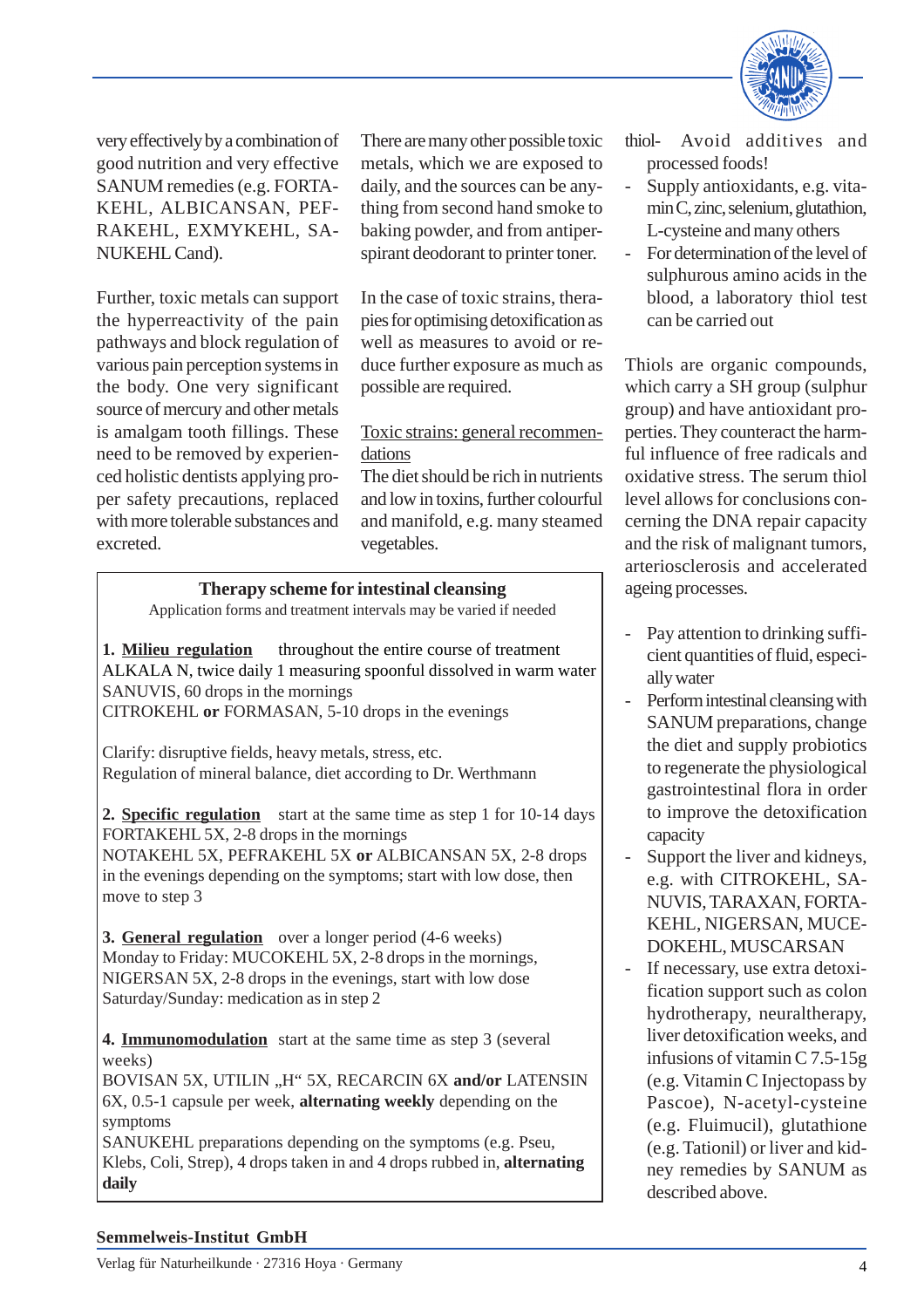

- Avoid being paranoid about toxin exposure and its effects. Encourage your patients to learn to trust their body and to succeed in eliminating the harmful substances in process of time.

# 5. Neurotransmitters

Many of the symptoms of FMS can be explained by neurotransmitter imbalances, which, however, vary from patient to patient. Imbalances of histamine, serotonin, melatonin, dopamine, acetylcholine, noradrenaline, substance P and GABA (ãaminobutyric acid) can lead to sleep disturbances, anxiety, digestive problems, impaired concentration etc.

Pain development and pain perception are furthermore influenced by the body's own opioids such as endorphines, enkephalins or dynorphins.

Stress relief (harmonisation of the hypothalamo-pituitary-adrenal axis), exercise, a well-balanced diet with a targeted supplementation of missing nutrients as well as blood sugar regulation contribute to balancing the neurotransmitters.

# 6. Chronic infections

The presence of chronic infections needs to be determined and treated. Here, the SANUM remedies – in particular the SANUKEHL preparations – can offer valuable assistance.

# 7. Harmonisation of the Parasympathetic / Sympathetic nervous system

Here, breathing plays an important role, especially when in pain! Breathing has an immediate and

very strong effect on the autonomic nervous system and can influence pain perception very much.

Regular sleeping patterns are also of importance. If necessary, tension releasing preparations such as valerian root, hops, magnesium + vitamin B6, or melatonin can be taken. Fresh air and some exercise during the day as well as conscious relaxation of the jaw and neck muscles can also do wonders for sleep quality. Support by a manual therapist can be helpful.

# 8. Find a way to manage pain without pain killers.

This might sound very harsh, but the permanent use of killers affects the long-term pain regulation. Pain killers can be used on especially bad days or when they are necessary in order to sleep through a night for a change, but they should be taken as rarely as possible. They do not take the pain away completely and do not add much to the quality of life for people with FMS.

Finding ways to manage pain short term without pain killers can be quite tricky, though. A very good manual therapist or someone who does acupuncture to go to when the pain gets really bad is a great option. Electro-acupuncture machines for home use can help a lot for immediate pain relief. Appropriate ointments, e.g. Top Sabona Ointment, for local application, homeopathic products or phytotherapeutics can also be used for pain relief and thus, reduce the use of strong medication. Local heat treatments with hot water bottles, cherry stone pillows or warm foot baths are also recommendable.

# **Duration of treatment**

The treatment of FSM is time consuming, and it requires a lot of patience on the part of both the patient and the therapist. In particular when the patient becomes desperate and starts losing courage, because they cannot see any more signs of progress, it should be repeatedly verified whether all the important measures have really been considered and complied with:

Have you really tried everything?

- Have amalgam fillings been removed?
- Has a holistic dentist checked out the teeth?
- Has a heavy metal detoxification (with at least antioxidants and minerals) been done?
- Has the mineral and trace element supply been checked by a hair mineral analysis?
- Has a stool test to check for disordered symbiosis / mycosis been done?
- Are laboratory tests on the antioxidant supply (thiol, coenzyme Q10, selenium, etc.) available?
- Are the levels of vitamin B12, folic acids, homocysteine and methylmalonic acid, and the MCV in the blood being checked?
- Is the fatty acid balance checked regularly with respect to a sufficient supply with omega 3 fatty acids (and, if necessary, also gamma linolenic acid)?
- Have food allergies been tested?
- Are any chronic or recurring infections present, which have not been treated sufficiently (cystitis, sinusitis, gut dysbiosis,